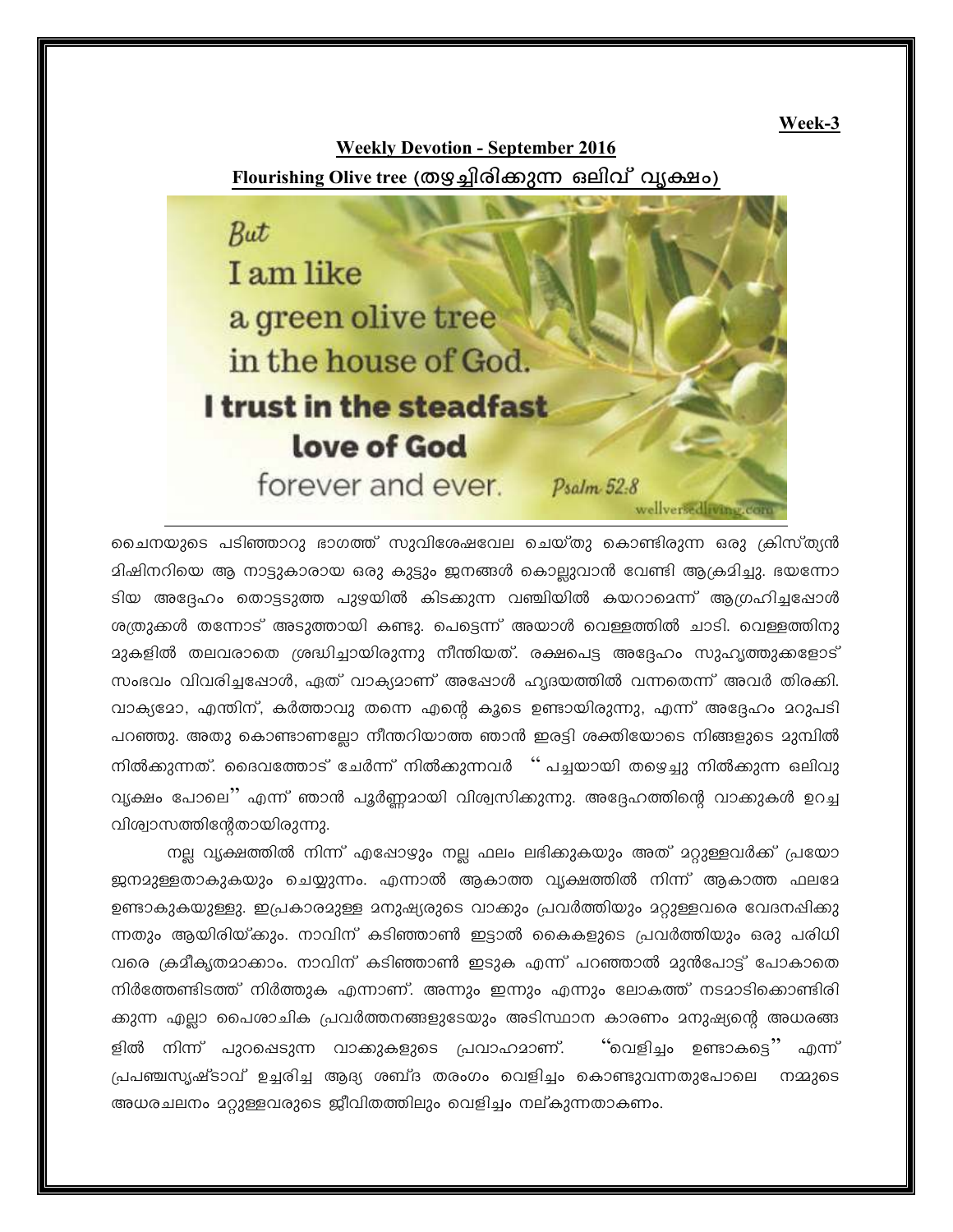1ശമു:(21,22) അദ്ധ്യായങ്ങളിൽ അഭിഷക്തനായ ദാവീദിന്റെ വിവരങ്ങൾ ചോർത്തി ശൗലീനെ അറിയിക്കുന്ന ദുഷ്ടനായ ചാരനാണ് ദോവേഗ്. അഹീദേലെക്കിന്റെ അടുക്കൽ ചെന്ന ദാവീദ് ഭക്ഷണവും വാളും വാങ്ങി എന്ന വിവരം ശൗലീനെ അറിയിച്ചത് ദോവേഗാണ്. അഹീമേലെക്കിനേയും , പിതൃഭവനക്കാരായ നോബിലെ സകല പുരോഹിതൻമാരേയും, അവർക്കുള്ളവരെയും കൊല്ലുവാനുള്ള ശൗലീന്റെ കല്പന അനുസരിച്ചതും ദോവോഗാണ്.ജീ വിതത്തിന്റെ വെളിച്ചം നഷ്ടമായ ഇവൻ ദ്രവ്യ സമൃദ്ധി ആഗ്രഹിക്കുന്ന ആകാത്ത വൃക്ഷമാണ്. സങ്കീ(37:35-36) വരെയുള്ള വാക്യങ്ങളിൽ ദാവീദ് രാജ്ജാവ് നമുക്കൊരു മുന്നറിയിഷ് തരുന്നത് ശ്രദ്ധിക്കുക. ദുഷ്ടനും പച്ചവൃക്ഷം പോലെ തഴയ്ക്കും. ധനവും ദുഷ്ടതയും ചേർന്നുള്ള ഭീകര തയിൽ അവൻ തന്നെ നശിക്കും, ഒന്നു കണ്ടവർ അവനെ പിന്നീട് അവനെ കാണാത്തവിധം ദൈവം അവനെ നിർമ്മൂലമാക്കും.

ദാവീദിന്റെ പതനം ശത്രു ആഗ്രഹിച്ചു. എന്നാൽ ദാവീദ് പറയുന്നത് നോക്കാം. യഹോ വയെ ശരണമാക്കി അവനോട് ചേർന്ന് നടന്നതിനാൽ ഇഷോഴും '' ഞാൻ ദൈവത്തിന്റെ ആല യത്തികൽ തഴച്ചിരിക്കുന്ന ഒലിവു വൃക്ഷം പോലെ ആകുന്നു'' (സങ്കീ:52:8). ഈ ഒലിവിന് ഒരു പ്രത്യേകതയുണ്ട്, ഇത് യജമാനൻ നട്ടതാണ്, അതായത് ഒലിവു വൃക്ഷം യജമാനന്റെ നോട്ട ത്തിൽ കീഴെയാണ്. (യിരെ :11:16). സ്രഷ്ടാവ് ഉച്ചരിച്ച ആദ്യ ശബ്ദ തരംഗം വെളിച്ചം കൊണ്ടു വന്നതു പോലെ. ഒലിവു കായയിൽ നിന്നുള്ള എണ്ണ ആലയത്തിലെ വിളക്ക് കത്തിച്ച് ആല യത്തെ പ്രകാശമാനം ആക്കുന്നു കാൽവറിയിൽ നമ്മുടെ പാപപരിഹാരത്തിനായി രക്തം ചൊരിഞ്ഞവൻ മൂലം നാം ഇന്നും നിൽക്കുന്നു, ശാഖോപശാഖയോടെ തഴ്ച്ചു നിൽക്കുന്ന ഒലിവു വ്യക്ഷമായി ഇന്നും അവൻ നമ്മെ സംരക്ഷിക്കുന്നു. ആലയത്തിലെ ഒലിവു വ്യക്ഷമായി തഴ്ച്ചു നിൽക്കുമ്പോഴും ദാവീദിനെ വേട്ടയാടുന്ന ഉപജാപക സംഘമുണ്ടായിരുന്നു. എന്നാൽ അവർക്ക് അവനെ ഒന്നും ചെയ്യുവാൻ കഴിഞ്ഞില്ല. ആലയത്തിന്റെ പരിശുദ്ധിയോട് ചേർന്ന് നിൽക്കാത്തവൻ അകം പൊള്ളയായ വൃക്ഷം പോലെയാണ്, സാത്താനു വേണ്ടിയോ, നമുക്കു വേണ്ടിയോ നിറയപ്പെടാതെ ദൈവഹിതത്താൽ നിറയപ്പെട്ടവരായി ജീവിച്ചു കാണുവാനാണ് ദൈവം ആഗ്രഹിക്കുന്നത്. ഇപ്രകാരമുള്ളവർ അഥവാ വചനത്താൽ നിറയപ്പെട്ടവരുടെ കണിൽ പരിശുദ്ധാത്മ അഗ്നികത്തുന്നത് നമുക്ക് കാണാം. അല്ലാത്തവരുടെ കണ്ണിൽ ഒരു ശുന്യത ആയി രിക്കും. പച്ചയായ ഒലിവു വൃക്ഷം ദീർഘകാലം നിൽക്കുന്നതു പോലെ ഫലപ്രദമായ വൃക്ഷമായി നിൽപ്പാൻ ദൈവം കൃപ ചെയ്യട്ടെ.

## പ്രാർത്ഥന

പ്രീയ യേശുവേ, ഞാൻ നിന്നോടു കൂടെയുണ്ടെന്നു അങ്ങ് തന്ന വാഗ്ദത്തത്തിനായി സ്തോത്രം. ഈ വാഗ്ദത്തം ഏറ്റെടുത്ത് അങ്ങയോട് ചേർന്ന് ജീവിച്ച്. ആലയത്തിലെ പച്ച ഒലിവു പോലെ പുഷ്ടിയുള്ളതായി നിൽപ്പാൻ ഞങ്ങൾക്ക് കൃപ ചെയ്യേണമേ.

## ആമേൻ

## Santhamma Varghese

Website: www.biblestudy.co.in Email: biblestudy.co.in@gmail.com Facebook: https://www.facebook.com/biblestudyind